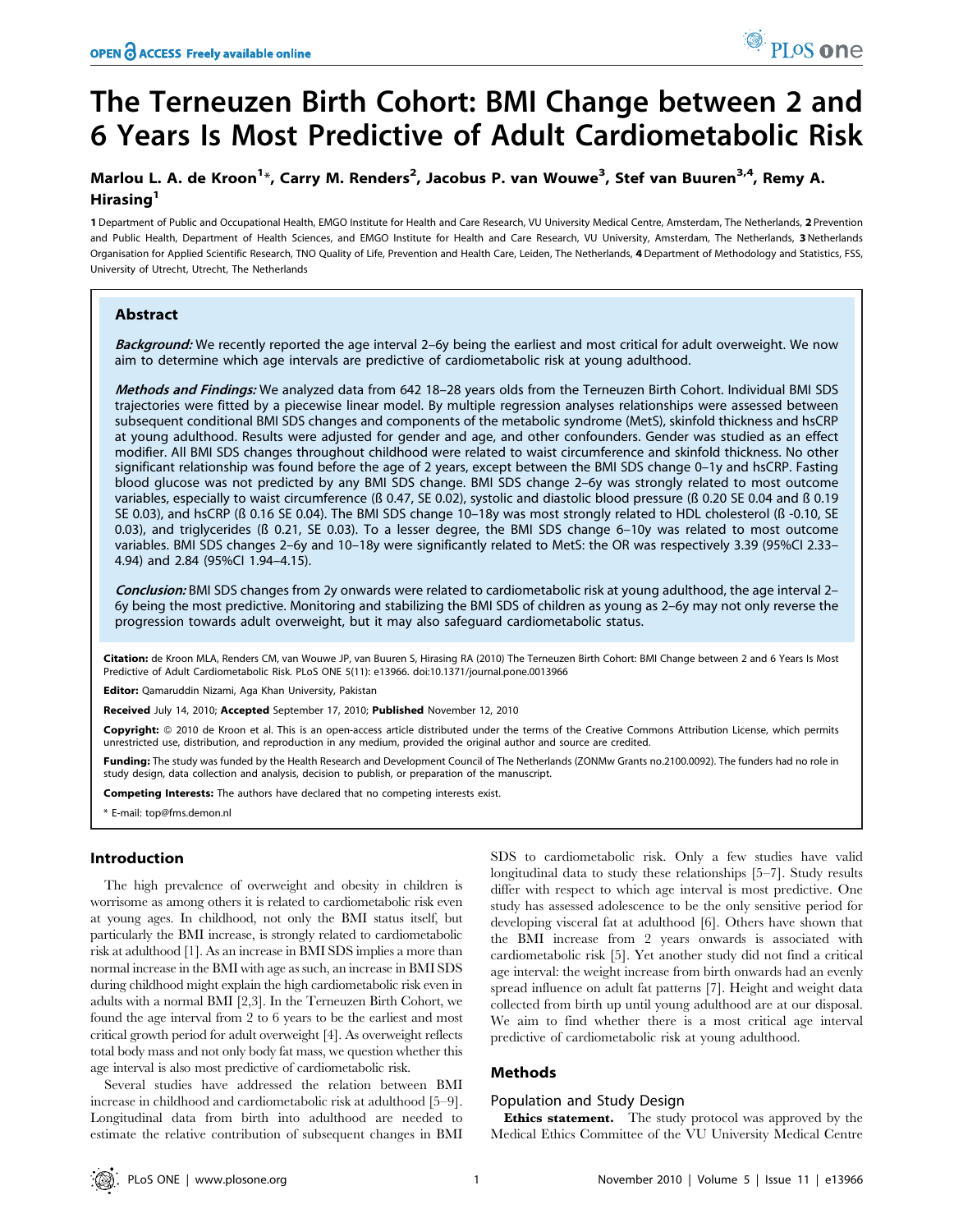Amsterdam, and written informed consent was obtained from all the participants.

Population. The Terneuzen Birth Cohort consists of all 2,604 children born between 1977–1986 in the city of Terneuzen, the Netherlands [3]. Data for height and weight from 1,701 subjects as registered according to a standard protocol by the Municipal Health Services were available from birth until adolescence. These subjects were invited to participate in a follow-up study that included a physical examination, blood tests and a questionnaire to collect sociodemographic characteristics and data about cigarette smoking and their mothers' actual BMI. Of these 1,701 subjects, 577 could not be traced, 362 completely refused to participate, and 120 refused to participate in blood drawing. Therefore the analyses were restricted to the remaining 642 subjects. The males and females in this follow-up study do not differ from the original cohort regarding baseline characteristics, i.e. age, birth weight, BMI SDS at birth, age of the mother, parity, and breastfeeding. The only difference was the difference for gender itself (41% males vs. 51% in the original cohort,  $p<0.05$ ). We used BMI values  $(kg/m^2)$  as the measure for (over)weight, converted to age-specific standard deviation scores (BMI SDS) based on Dutch reference data [10] most comparable to our study population.

Physical examination and blood tests. Physical examinations were performed by two assistants who received standardized training at the Municipal Health Services in Terneuzen (GGD Zeeland). Waist circumference was measured mid-way between the lower side of the lowest rib and the upper side of the pelvis, on bare skin, after a normal expiration, and with muscles relaxed. Blood pressure (BP) was measured twice (with a 5-minute rest interval) on the left upper arm with the Omron 5–1, which is a fully automatic blood pressure monitor. The mean values of systolic blood pressure (SBP) and diastolic blood pressure (DBP) were used as outcomes. Triceps, biceps, subscapular and suprailiacal skinfolds were measured three times to the nearest 0.1 mm with a Holtain skinfold caliper (Holtain Ltd, Crosswell, United Kingdom) on the left side of the body. Skinfold thickness was defined as the sum of the mean values of the three measurements of every skinfold.

Fasting venous blood samples were drawn in the clinical chemistry laboratory of the Community Hospital at Terneuzen. After centrifugation (10 minutes 1500xG), plasma was analyzed with a routine clinical chemical analyzer, Synchron LX20PRO (Beckman Coulter Inc., USA). Glucose, HDL cholesterol, triglycerides and high-sensitivity C-reactive protein (hsCRP) were measured. Detailed information about the anthropometric measurements and the blood tests is described elsewhere [3]. An external quality control was performed [11–13]. Metabolic syndrome, a progressive disorder and a useful tool for the longterm risk assessment of cardiometabolic diseases, was defined using the NCEP-ATPIII definition [14].

Based on reported associations between rising BMI SDS and cardiometabolic risk and characteristics of human growth, we divided the age scale *a priori* into the following intervals: birth-1 year [15,16], 1–2 years [17,18], 2–6 years [19,20], 6–10 years, and 10–18 years [21,22].

We used narrow age intervals between birth and 2 years because of the rapid changes in the BMI during infancy: during the first year of life the BMI mostly increases and during the second year it decreases [16]. In addition, the BMI at 1 year of age is strongly associated with the BMI at 7 years at age [15]. The age limit at two years was chosen because it has been shown that a rapid weight gain in the first two years of life is associated with adolescent overweight [18], and that adults with impaired glucose

tolerance or diabetes have an accelerated BMI increase from two years onward [17]. The age of 6 years tallies with the approximate age of adiposity rebound [16,19], and the onset of adrenarche in children [20]. The upper limit in the interval 6–10 years (y) was chosen since most children go into puberty after 10 years of age. The upper limit of 18 years was chosen because it marks the start of adulthood and the cessation of height growth.

Statistical analyses. The average number of BMI data points per subject between 0–18 years is 21. The means (and SD) of the numbers of BMI measurements in the age intervals birth-1y, 1-2y, 2-6y, 6-10y and 10-18y are respectively 12.8 (2.1), 1.8 (0.7), 2.7 (0.9), 1.8 (0.9) and 1.9 (0.7). Individual BMI SDS trajectories were fitted by a piecewise linear model otherwise known as the broken-stick model [23], which has been described in more detail in a previous manuscript [9,24]. For each subject, this model approximates the observed BMI SDS trajectory by a series of straight lines that connect to each other at the break ages. The expected value of BMI SDS at a break age is called the status score. The change between the status score at the start and the end of the various age intervals is called the change score. The S Plus 8.0 function bs() was used to perform these analyses. For further analyses we have used the status scores from the multilevel analysis instead of the raw data.

To assess the relative contribution of the respective age intervals, change scores in the age intervals were regressed on the BMI SDS at birth and all previous change scores. When relationships between change scores are nonlinear, quadratic terms of the independent variables were included in these regression calculations. By expressing residuals as BMI SDS changes, uncorrelated independent variables describing BMI SDS changes, conditional change scores, were obtained, and regression to the mean was taken into account [25]. Associations between BMI SDS changes in early life and adult outcomes were examined using linear and logistic regression analysis, in which the BMI SDS at birth and subsequent conditional change scores were all included in one model. This implies that if a conditional change score turned out to be a significant predictor of the outcome variable at adulthood, the change score is a significant predictor of the outcome variable, irrespective of the BMI SDS at birth and preceding change scores. Age, gender, exclusive breastfeeding  $(< 90 \text{ vs. } \geq 90 \text{ days})$ , cigarette smoking (none vs.  $\geq 1$  cigarette a day) of the subject, and parity and BMI of the mother were studied as possible confounders. Effect modification for gender was tested by including the interaction between gender and change scores (at a type 1 error rate of 0.05). Non-linearity was tested by adding quadratic terms of subsequent conditional BMI SDS scores to the models (at a type 1 error rate of 0.05). Standardized regression coefficients were calculated to estimate the impact of a unit standard deviation in the predictor.

The outcome variables were the components of the metabolic syndrome, skinfold thickness and hsCRP value. The age of the subjects varied between 18 and 28 years. The residuals of the blood concentrations and SBP and DBP showed a skewed distribution. These variables were log-transformed so that the distribution is closer to normal. The regression coefficients and outcome variables were standardized so that the effects on different outcomes can be compared quantitatively. Results were adjusted for gender and age. As far as indications existed for confounding by parity, exclusive breastfeeding, smoking behavior, and BMI of the mother  $(p<0.10)$ , the outcomes were also adjusted for these variables.

For the models with the highest (adjusted) explained variance (i.e.  $\geq$ 0.25), the effects of the change scores on the levels of the outcome variables at young adulthood were quantified. The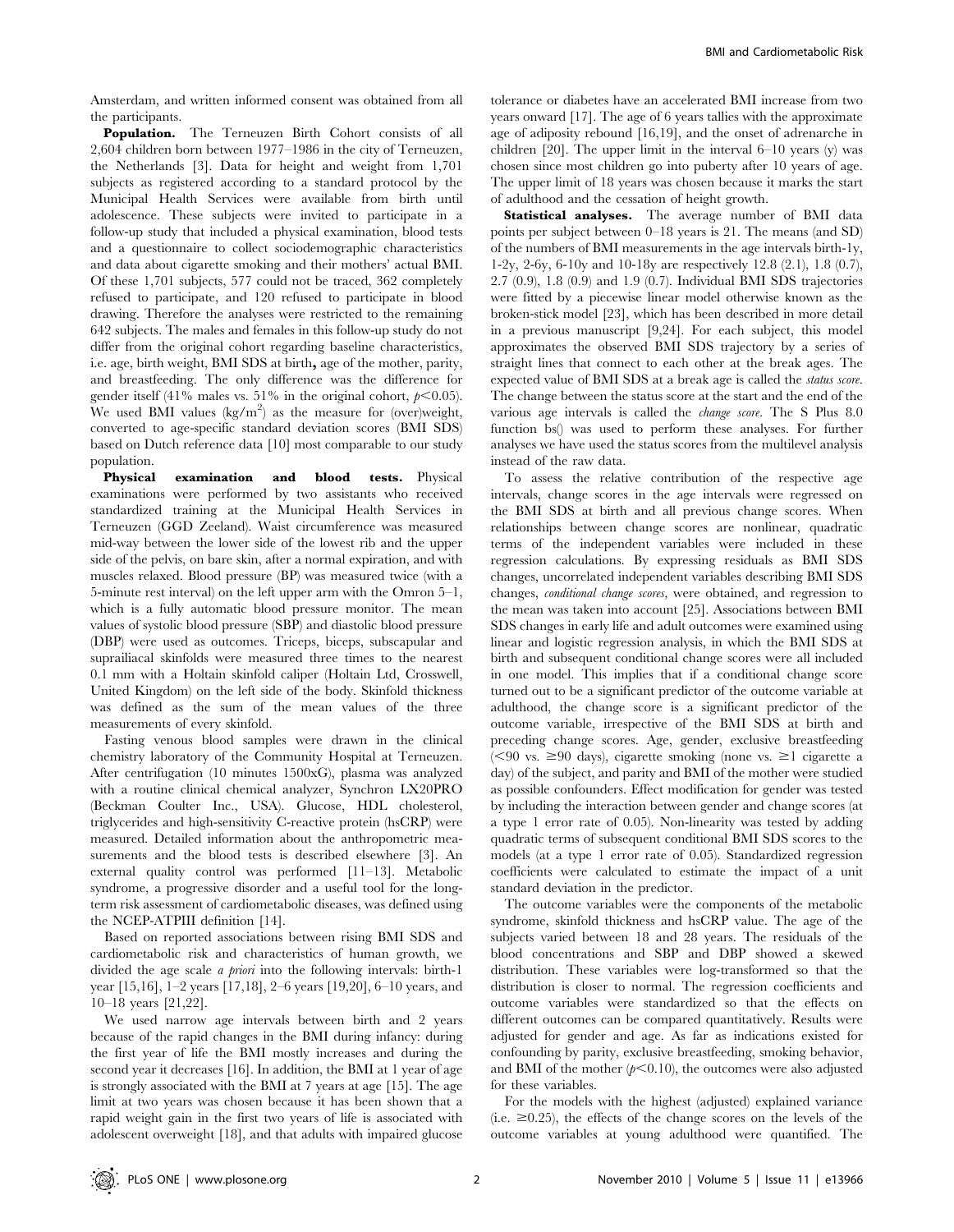change in the levels of these outcomes was calculated for a hypothetical increase in the conditional change score from 0 to 1 SDS for each age interval.

### Results

Characteristics of the study population  $(n = 642)$  and the results of the anthropometric measurements and blood tests are shown in Table 1. Significant differences between adult males and females are found for the levels of waist circumference, skinfold thickness, HDL cholesterol, hsCRP, fasting glucose and systolic blood pressure.

Table 2 shows the standardized regression coefficients for cardiometabolic risk factors at young adulthood as a result of the multiple linear regression analyses. BMI SDS at birth and the conditional change scores were modeled as independent variables. No evidence was found for confounding by exclusive breastfeeding and smoking behavior of the subject, or parity and BMI of the mother, so these variables were not included in the final models. The quadratic term of the conditional change score did not appear to be significantly related to the outcome variables  $(p>0.05)$  for any of the age intervals.

The explained variance is highest for the outcomes of the two anthropometric measurements, waist circumference and skinfold thickness, followed by systolic blood pressure and the hsCRP level. All conditional change scores from birth onwards show a significant relationship with waist circumference and skinfold thickness at young adulthood. The conditional change score 2-6y is the only significant predictor for all outcome variables, with the exception for fasting glucose for which no significant relation was

**Table 1.** Characteristics of the study population ( $n = 642$ ) and the outcomes of the anthropometric measurements and blood tests by gender.

|                                                | <b>Males</b> |        |           | <b>Females</b> |        |           |
|------------------------------------------------|--------------|--------|-----------|----------------|--------|-----------|
| <b>Characteristics</b>                         | n            | mean   | <b>SD</b> | n              | mean   | <b>SD</b> |
| age at young adulthood (y)                     | 265          | 23.10  | 2.92      | 377            | 23.04  | 2.94      |
| BMI at young adulthood<br>(kq/m <sup>2</sup> ) | 265          | 23.06  | 3.40      | 377            | 23.58  | 3.94      |
| BMI mother (kg/m <sup>2</sup> )                | 218          | 24.9   | 3.88      | 323            | 25.72  | 4.41      |
| BMI father (kg/m <sup>2</sup> )                | 210          | 26.05  | 2.95      | 285            | 26.31  | 3.08      |
| waist circumference (cm)*                      | 265          | 84.31  | 9.75      | 377            | 79.13  | 10.19     |
| skinfold thickness (mm)*                       | 264          | 44.85  | 22.00     | 372            | 67.51  | 26.16     |
| HDL cholesterol (mmol/L)*                      | 265          | 1.25   | 0.92      | 377            | 1.48   | 0.33      |
| triglycerides (mmol/L)                         | 265          | 0.95   | 0.61      | 377            | 0.95   | 0.53      |
| hsCRP (mg/L)*                                  | 264          | 2.42   | 3.60      | 364            | 3.24   | 3.74      |
| fasting glucose (mmol/L)*                      | 265          | 5.23   | 0.55      | 377            | 5.00   | 0.02      |
| systolic blood pressure<br>$(mmHq)^*$          | 265          | 135.01 | 13.15     | 377            | 121.94 | 11.74     |
| diastolic blood pressure<br>(mmHq)             | 265          | 76.05  | 8.76      | 377            | 76.05  | 9.01      |
|                                                | n            | $\%$   |           | n              | $\%$   |           |
| parity (% firstborn)                           | 265          | 58.1   |           | 377            | 61.8   |           |
| breastfeeding (≥90 days)                       | 265          | 24.9   |           | 377            | 25.2   |           |
| smoking behaviour                              | 265          | 24.2   |           | 377            | 23.9   |           |
| metabolic syndrome                             | 265          | 6.4    |           | 377            | 8.2    |           |
|                                                |              |        |           |                |        |           |

\*statistically significant difference between males and females ( $p$ <0.05). doi:10.1371/journal.pone.0013966.t001

found for any age interval. Moreover, the conditional change score 2-6y is most predictive of the outcome variables, with the exception for triglycerides and HDL cholesterol. It is noteworthy that the regression coefficient of 6-10y was positive for HDL cholesterol, whereas for other age intervals, the regression coefficient was negative. Apart from the anthropometric outcomes, the only other outcome that was predicted by a BMI increase before the age of 2 years was hsCRP, i.e. by change score 0-1y. The odds ratios of MetS at young adulthood are also shown. Significant odds ratios were found for the conditional change scores 2-6y and 10-18y. The age interval 2-6y and after that 10- 18y are most strongly related to the prevalence of MetS (OR was 3.39 and 2.84 respectively).

Figure 1 shows associations between the conditional change score from 0 to +1 SDS for the respective age intervals for the models with the highest adjusted explained variance  $(>0.25)$  and the actual changes in the values of the outcome variables. The change in these outcome variables is highest for the age interval 2- 6y. This figure also shows differences between males and females.

### Discussion

Our aim was to assess the relationship of change scores during childhood (BMI SDS changes) with cardiometabolic risk at young adulthood. All BMI changes, including those before the age of 2 years, were significantly related with waist circumference and skinfold thickness at adult age. However, the association between BMI changes and other cardiometabolic risk factors at adulthood, except for hsCRP, only became apparent from the age of 2y onwards. The change scores 2-6y and 10-18y were most predictive of the outcome variables (Table 2). An unexpected finding was that the relationship between the change score 6-10y and HDL cholesterol at young adulthood was positive  $(p=0.004)$ . The change scores 2-6y and 10-18y were associated with high risk for metabolic syndrome, with the change score 2-6y having the highest odds-ratio (3.39, 95%CI 2.33–4.94).

Our results are highly similar to the findings of the New Delhi Birth Cohort, even though the studied populations differ to a great extent with respect to ethnicity and welfare [5]. In both cohorts the BMI changes from 2 years onwards are associated with cardiometabolic risk. Due to the chosen study design, we were able to distinguish the impact of relatively small age intervals.

For the first two years of life, the available evidence to date points in different directions [7,26–28]. We found, in line with the New Delhi Birth Cohort [5], the BMI SDS increase between birth and the age of 2 years to be related only to waist circumference and skinfold thickness at young adulthood, whereas for all other identical outcomes in both cohort studies no significant relationships were found. In addition, we found that the BMI SDS increase between birth and 1y is also related to hsCRP, a strong predictor of cardiometabolic risk [29], which was not included in the Delhi Birth Cohort study. This would suggest that the hsCRP is more sensitive to BMI SDS increase between 0-1y than other studied outcomes. Generally, the age interval 1-2y showed even weaker associations than the age interval 0-1y. What happens during the age interval 1-2y seems to have very little effect on later cardiometabolic risk. We have no clear explanation for this finding. The way the fat mass expands at different ages during childhood, either by increasing the number of adipocytes or by increasing fat cell volume[30,31], and/or the development of motor skills, may play a role.

Another study found that the age interval 1 to 5 years predicts systolic blood pressure whereas before 1 year of age no relationship was found [28]. This finding also seems in line with our results as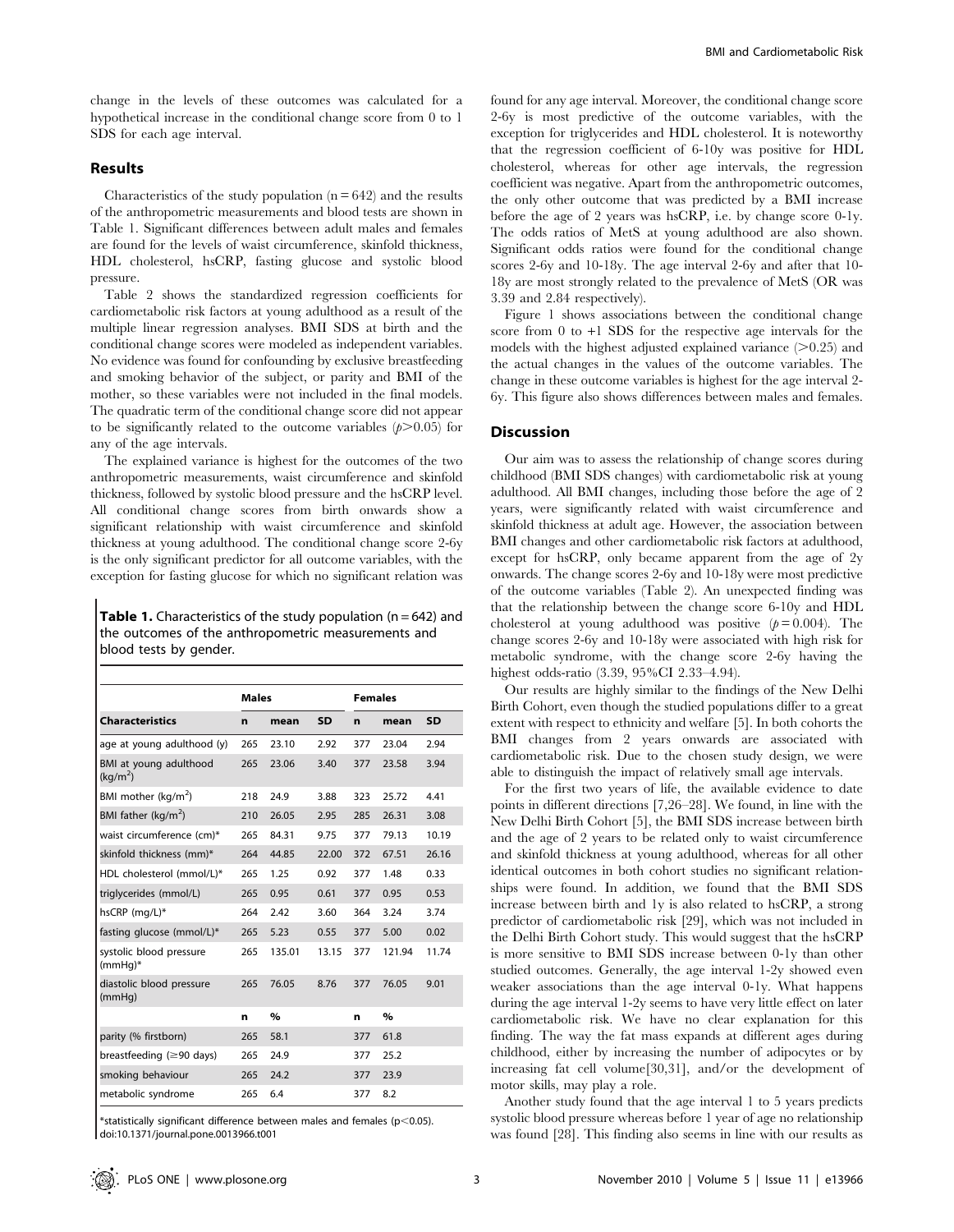Table 2. Health outcomes at young adulthood by multiple and logistic regression analyses in models including BMI SDS at birth and the conditional change scores. Table 2. Health outcomes at young adulthood by multiple and logistic regression analyses in models including BMI SDS at birth and the conditional change scores.

|                                                                                                                                                                                                                                                                                                                                                                                                                                                                                                                                                        |         | Standardized regression coefficients and 95% |            | Ū                                       |            |                                   |                                        |                |               |                                           |                |                              |                                                                                                                                                     |    |               |
|--------------------------------------------------------------------------------------------------------------------------------------------------------------------------------------------------------------------------------------------------------------------------------------------------------------------------------------------------------------------------------------------------------------------------------------------------------------------------------------------------------------------------------------------------------|---------|----------------------------------------------|------------|-----------------------------------------|------------|-----------------------------------|----------------------------------------|----------------|---------------|-------------------------------------------|----------------|------------------------------|-----------------------------------------------------------------------------------------------------------------------------------------------------|----|---------------|
| Outcome variables<br>(in SDS)                                                                                                                                                                                                                                                                                                                                                                                                                                                                                                                          |         | <b>BMI SDS at birth</b>                      |            | change score<br>birth - 1y <sup>B</sup> |            | change score<br>1-2y <sup>B</sup> | change<br>$2-6y$ <sup>B</sup><br>score |                |               | change<br>$6 - 10y$ <sup>B</sup><br>score |                | $10-18yB$<br>change<br>score |                                                                                                                                                     |    | Adju-<br>sted |
| explained variance<br>waist circumference                                                                                                                                                                                                                                                                                                                                                                                                                                                                                                              | 0.10    | $0.04 - 0.16$                                | 0.24<br>** | $0.18 - 0.30$                           | 0.12<br>** | $0.08 - 0.16$                     | 0.47<br>**                             | $0.43 - 0.51$  | ŧ             | 0.23                                      | $0.17 - 0.29$  | 0.36<br>$*$                  | $0.32 - 0.40$                                                                                                                                       | ŧ  | 0.60          |
| thickness<br>skinfold                                                                                                                                                                                                                                                                                                                                                                                                                                                                                                                                  | 0.07    | $0.01 - 0.13$                                | 0.20<br>** | $0.14 - 0.26$                           | 0.09       | $0.03 - 0.15$                     | 0.38<br>尊幸                             | $0.32 - 0.44$  | ŧ             | 0.24                                      | $0.18 - 0.30$  | 0.33<br>**                   | $0.29 - 0.37$                                                                                                                                       | 薯  | 0.56          |
| systolic blood<br>pressure <sup>A</sup>                                                                                                                                                                                                                                                                                                                                                                                                                                                                                                                | 0.02    | $-0.04 - 0.08$                               | 0.01       | $-0.05 - 0.07$                          | 0.00       | $-0.06 - 0.06$                    | 0.19                                   | $0.13 - 0.25$  | ≸             | $\overline{0}$ .11                        | $0.05 - 0.17$  | $\overline{0}$ .11<br>**     | $0.05 - 0.17$                                                                                                                                       | ≸  | 0.28          |
| diastolic blood<br>pressure <sup>A</sup>                                                                                                                                                                                                                                                                                                                                                                                                                                                                                                               | 0.02    | $-0.06 - 0.10$                               | 0.04       | $-0.04 - 0.12$                          | 0.01       | $-0.07 - 0.09$                    | 0.20                                   | $0.12 - 0.28$  | $\frac{*}{*}$ | 0.10                                      | $0.02 - 0.18$  | 0.04                         | $-0.02 - 0.10$                                                                                                                                      |    | 0.06          |
| cholesterol <sup>A</sup><br>힢                                                                                                                                                                                                                                                                                                                                                                                                                                                                                                                          |         | $-0.01 - 0.09 - 0.07$                        | $-0.07$    | $-0.15 - 0.01$                          | $-0.05$    | $-0.13 - 0.03$                    | $-0.08$                                | $-0.16 - 0.00$ | *             | 0.09                                      | $0.01 - 0.17$  | *                            | $-0.10 - 0.10 - 0.01$                                                                                                                               | \$ | 0.18          |
| triglycerides <sup>A</sup>                                                                                                                                                                                                                                                                                                                                                                                                                                                                                                                             | 0.00    | $-0.08 - 0.08$                               | 0.00       | $-0.08 - -0.08$                         | $-0.06$    | $-0.14 - 0.02$                    | 0.18                                   | $0.10 - 0.26$  | ≸             | 0.08                                      | $0.00 - 0.16$  | 0.21                         | $0.15 - 0.27$                                                                                                                                       | \$ | 0.09          |
| I glucose <sup>A</sup><br>fasting                                                                                                                                                                                                                                                                                                                                                                                                                                                                                                                      | $-0.03$ | $-0.11 - 0.05$                               | 0.02       | $-0.06 - 0.10$                          | $-0.06$    | $-0.14 - 0.02$                    | 0.06                                   | $-0.02 - 0.14$ |               | 0.00                                      | $-0.08 - 0.08$ | 0.05                         | $-0.01 - 0.11$                                                                                                                                      |    | 0.05          |
| InsCRP <sup>A</sup>                                                                                                                                                                                                                                                                                                                                                                                                                                                                                                                                    | $-0.04$ | $-0.12 - 0.04$                               | 0.10       | $0.02 - 0.18$                           | 0.02       | $-0.06 - 0.10$                    | 0.16                                   | $0.08 - 0.24$  | *             | 0.09                                      | $0.01 - 0.17$  | 0.15                         | $0.09 - 0.21$                                                                                                                                       | *  | 0.27          |
|                                                                                                                                                                                                                                                                                                                                                                                                                                                                                                                                                        |         | Odds ratios and 95%CI                        |            |                                         |            |                                   |                                        |                |               |                                           |                |                              |                                                                                                                                                     |    |               |
| Met <sub>5</sub>                                                                                                                                                                                                                                                                                                                                                                                                                                                                                                                                       | 1.31    | $0.88 - 1.93$                                | 1.30       | $0.88 - 1.93$                           | 0.95       | $0.64 - 1.40$                     | 3.39                                   | $2.33 - 4.94$  | ≸             | 1.30                                      | $0.93 - 1.82$  | 2.84                         | $1.94 - 4.15$                                                                                                                                       | ≸  |               |
| <sup>B</sup> The independent variables between birth and 18y are conditional measur<br>conditional change scores is $X_{res,n} = Y - \alpha - \beta \cdot Z_0 - \gamma_{(n-(n-1))}$ : $X_{res,(n-(n-1))}$ -<br><sup>₩</sup> p<0.002 (statistically significant relations are printed in bold; p<0.05).<br>significant the quadratic term of X <sub>res n</sub> was added to the formula.<br>All analyses are adjusted for age and gender.<br>doi:10.1371/journal.pone.0013966.t002<br><sup>A</sup> Log transformed variables.<br>$*0.002 < p < 0.05$ , |         |                                              |            |                                         |            |                                   |                                        |                |               |                                           |                |                              | res. i.e. they are regressed on the BMI SDS at birth and previous change scores, so the BMI SDS changes are uncorrelated. The formula to obtain the |    |               |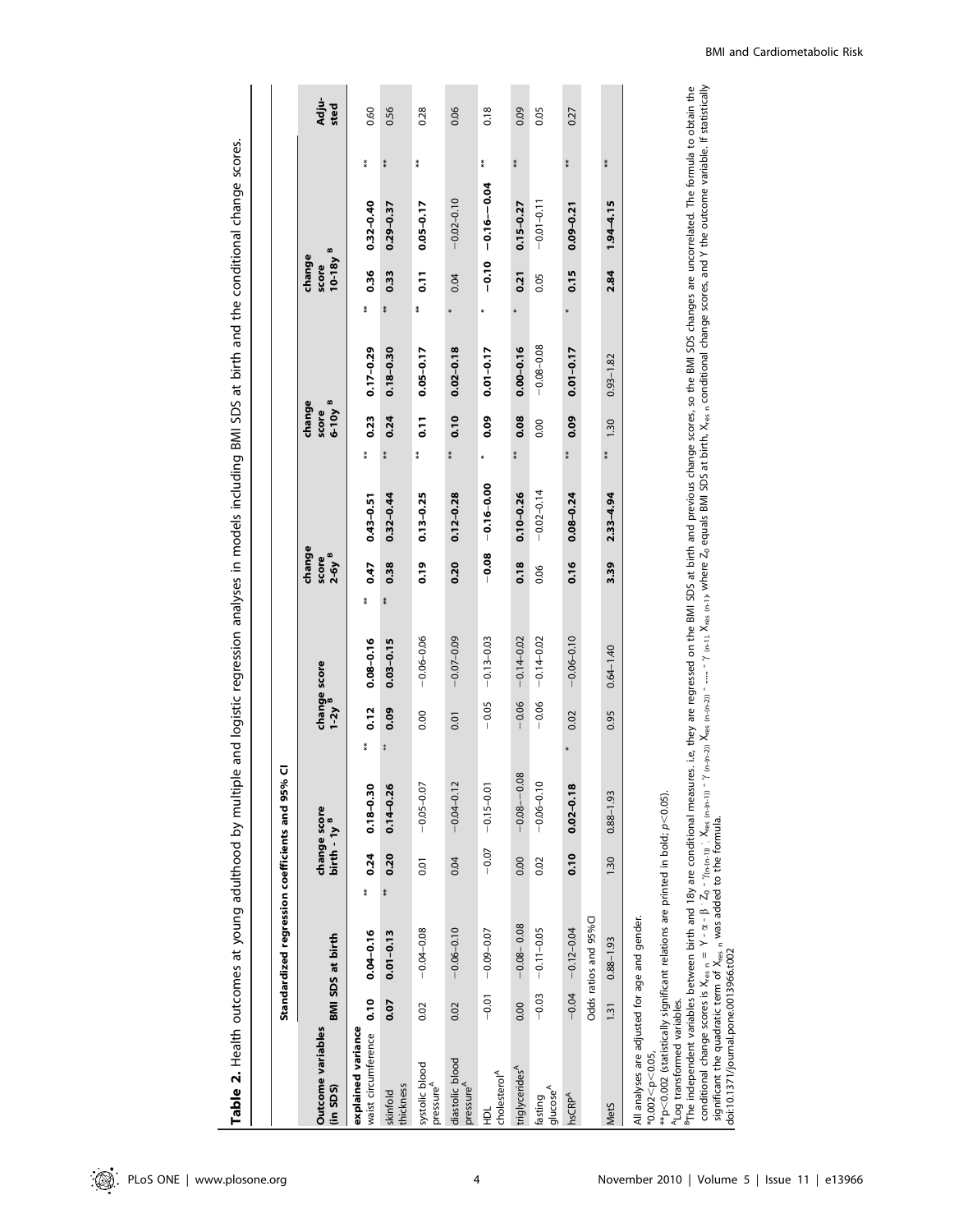

Figure 1. Association between the conditional change score from 0 to +1 SDS for the respective age intervals and the actual change (+/- 1 SE) of several outcome variables. Outcome variables are respectively a) waist circumference (cm), b) skinfold thickness (mm), c) systolic blood pressure (mm Hg) and d) hsCRP (mG/L) at 23y (males: black squares, females: white circles) doi:10.1371/journal.pone.0013966.g001

the age intervals 1-5y and 2-6y largely overlap. In contrast, some other studies have found a significant relationship of growth before the age of one or two years with blood pressure, HDL cholesterol or triglycerides [26,27]. These different findings might be due to specific characteristics of the populations studied, such as small for gestational age at birth or short stature at adulthood [26,27]. Further research, addressing the relationships between population characteristics, such as prematurity and dysmaturity, and growth parameters during the first two years of life, might clarify the differences between some of these study results.

The positive regression weight between the change score 6-10y and HDL level at young adulthood  $(p = 0.004)$  is not in accordance with the expected negative regression weights of all other age intervals. An explanation for this finding might be the supposedly protective effect of subcutaneous fat against cardiometabolic risk [32], which during late childhood contributes more to the BMI increase than visceral fat [6]. Further research is needed to investigate this hypothesis. The protective effect of subcutaneous fat might also partly explain that the association between the BMI SDS change in this age interval and the outcome variables is generally weaker than in the age intervals 2-6y and 10-18y.

As shown in Figure 1, an increase in the conditional change scores from 0 to +1 BMI SDS is associated with substantial increases in waist circumference, skinfold thickness, systolic blood pressure and hsCRP at young adulthood. Consistent with other

studies [14,33–35], the levels of waist circumference, skinfold thickness, systolic blood pressure and hsCRP for males and females differ (Table 1). As no significant interaction between change scores and gender has been found, the different increases for males and females are due to the different levels for waist circumference, skinfold thickness, systolic blood pressure and hsCRP for males and females. In relative terms, the found increases in these outcome variables are approximately the same for both sexes.

Our study has some limitations. The age intervals were chosen on substantive grounds. However, it is noteworthy that this choice might have influenced the study results. By combining subsequent age intervals, the relationship with the outcome variable will be an average of the relationships of these age intervals. Also, increasing the width of an age interval generally increases the chance that a significant relationship will be found and vice versa. As in most birth cohorts, there was a loss to follow-up [5,6]. However, selection bias is very unlikely. First, the males and females who participated were representative with regard to the baseline characteristics of the original cohort [3], and second, for this within-sample analysis, there is no reason to assume that a difference exists between those included and not included in the study with regard to the relationships of the changes in BMI status at childhood with the studied outcomes at adulthood. The strength of our study is that it is population-based, with an average of 21